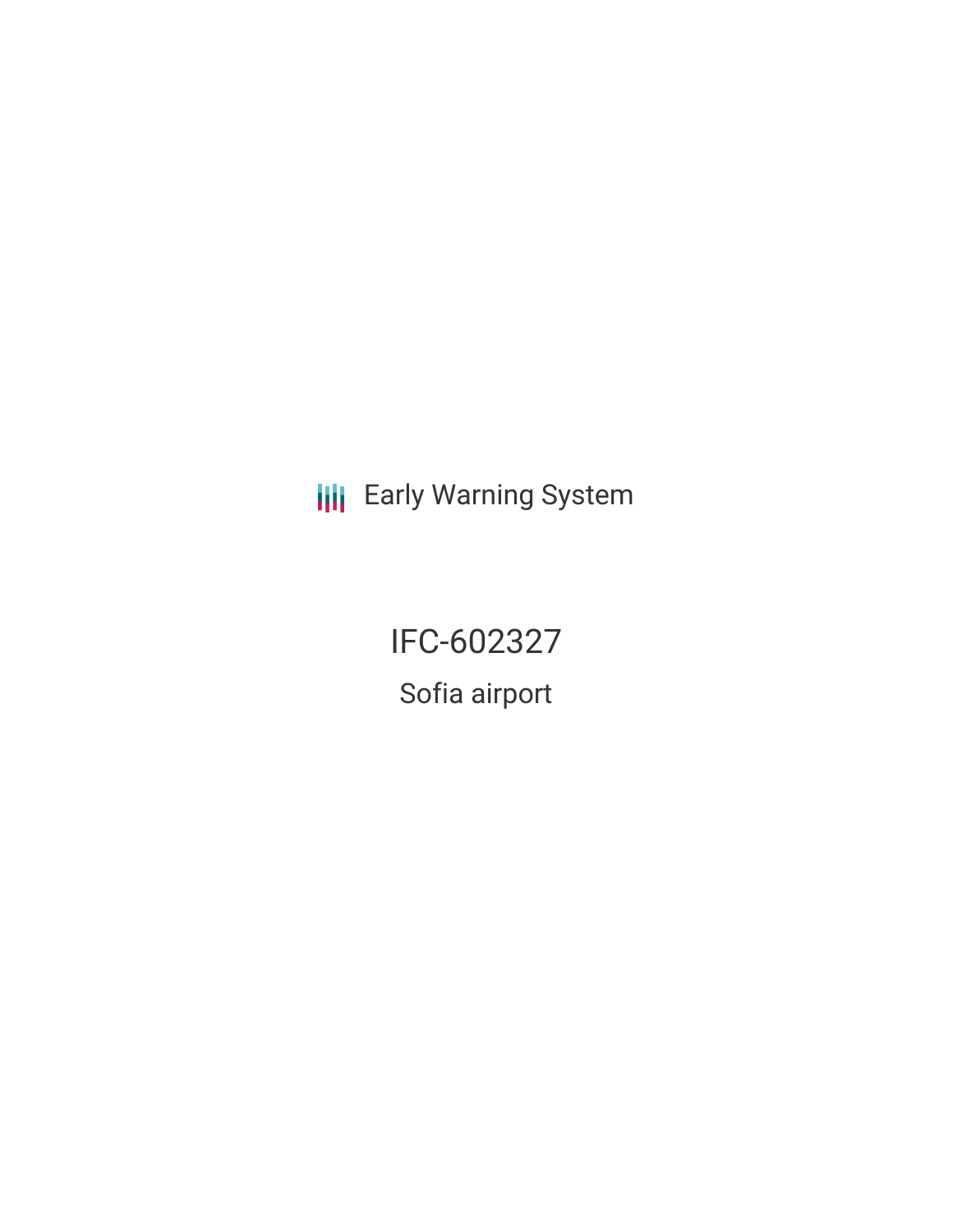## **Quick Facts**

| <b>Countries</b>              | Bulgaria                                                                                             |
|-------------------------------|------------------------------------------------------------------------------------------------------|
| <b>Specific Location</b>      | Vrazhdebna                                                                                           |
| <b>Financial Institutions</b> | International Finance Corporation (IFC)                                                              |
| <b>Status</b>                 | Active                                                                                               |
| <b>Bank Risk Rating</b>       | U                                                                                                    |
| <b>Voting Date</b>            | 2017-10-25                                                                                           |
| <b>Borrower</b>               | Ministry of Transport, Information Technology and Communications of the Republic of Bulgaria (MTITC) |
| <b>Sectors</b>                | Infrastructure, Transport                                                                            |
| Investment Type(s)            | <b>Advisory Services</b>                                                                             |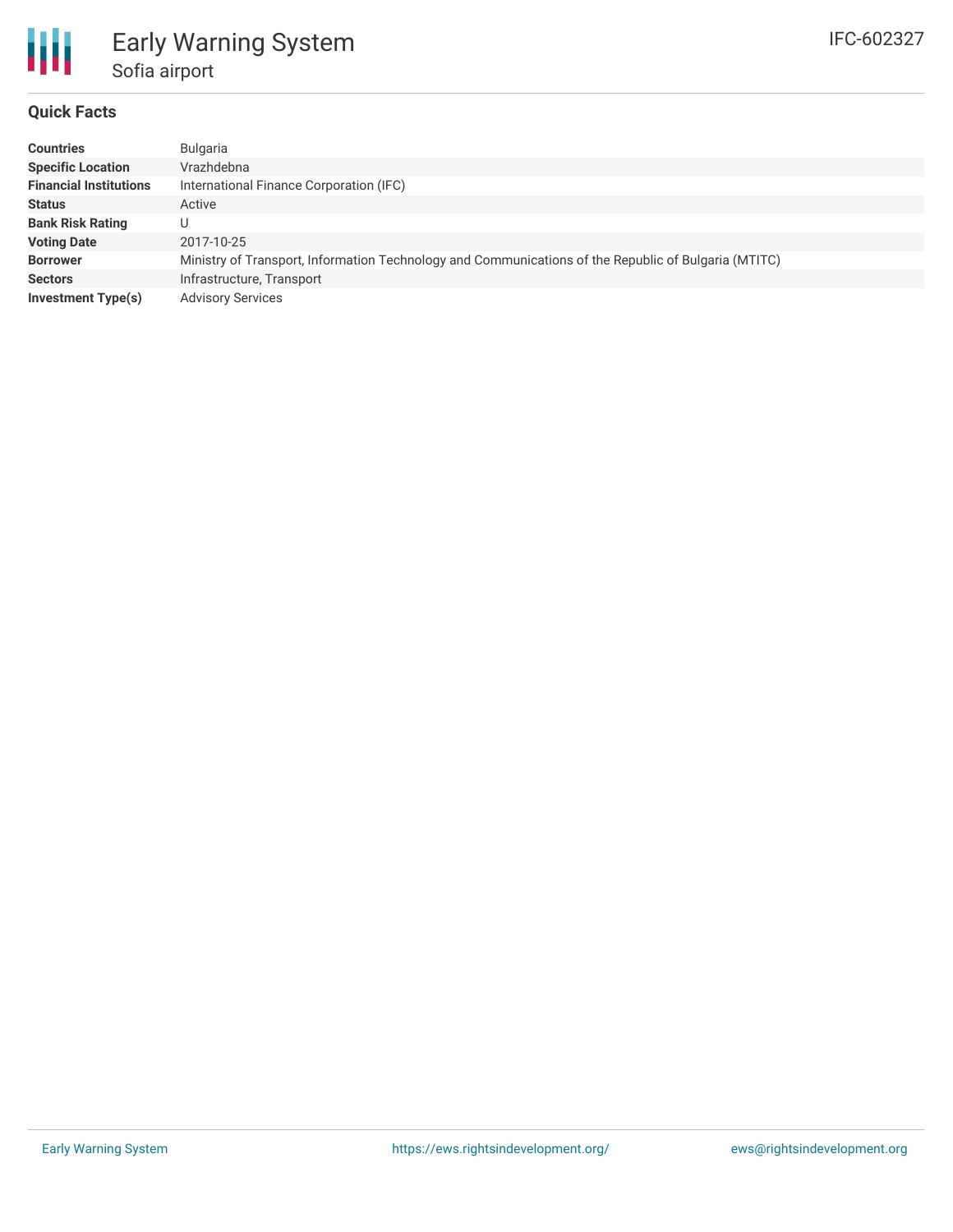

## **Project Description**

According to the bank document, IFC will assist the Ministry of Transport, Information Technology and Communications of the Republic of Bulgaria (MTITC), in attracting a reputable international commercial airport operator for the expansion and longterm operation and maintenance of Sofia Airport under a concession model (the Project).

IFC will act as Lead transaction advisor to the MTITC in structuring and be tendering the Project through an open and competitive tender process.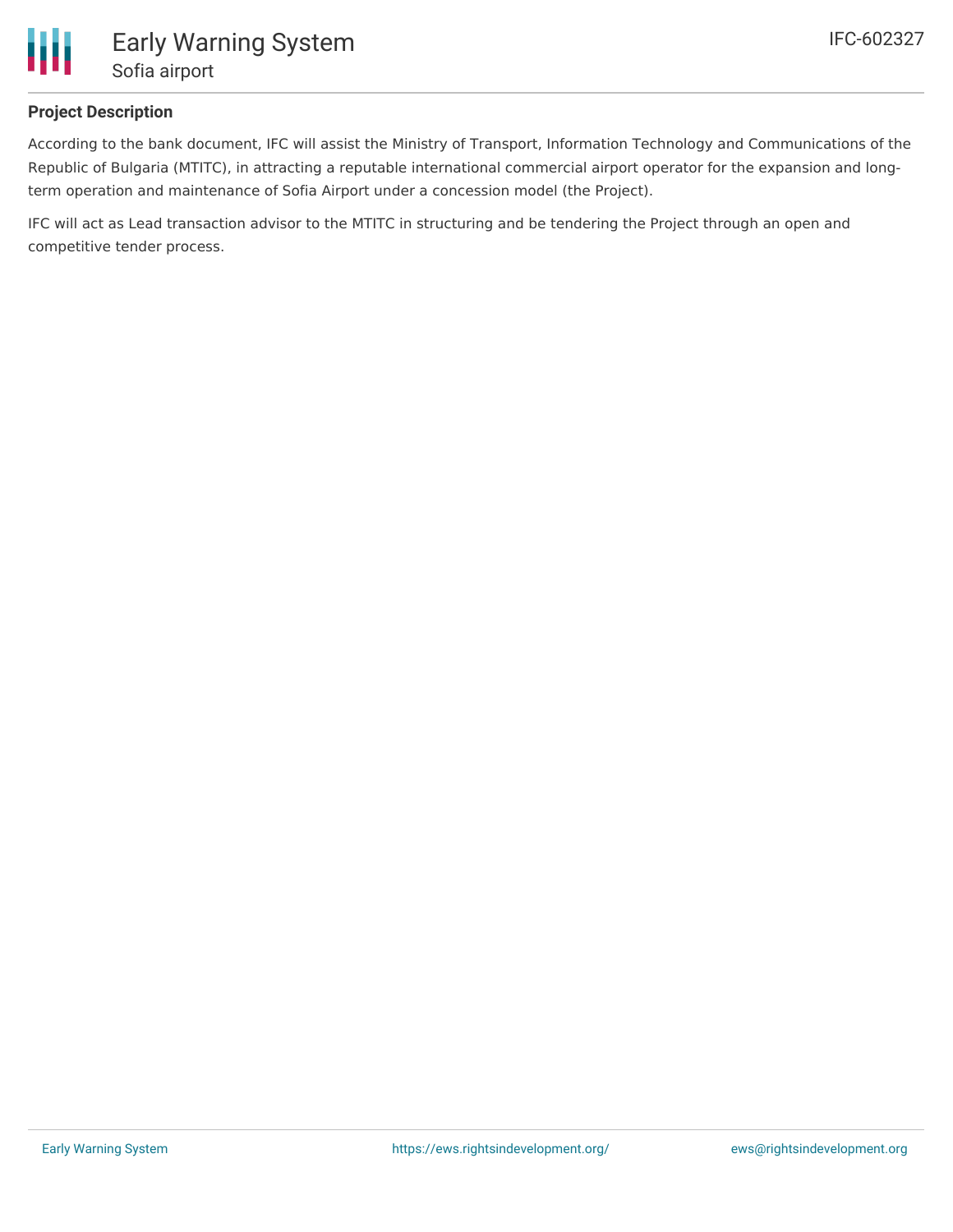## **Investment Description**

• International Finance Corporation (IFC)